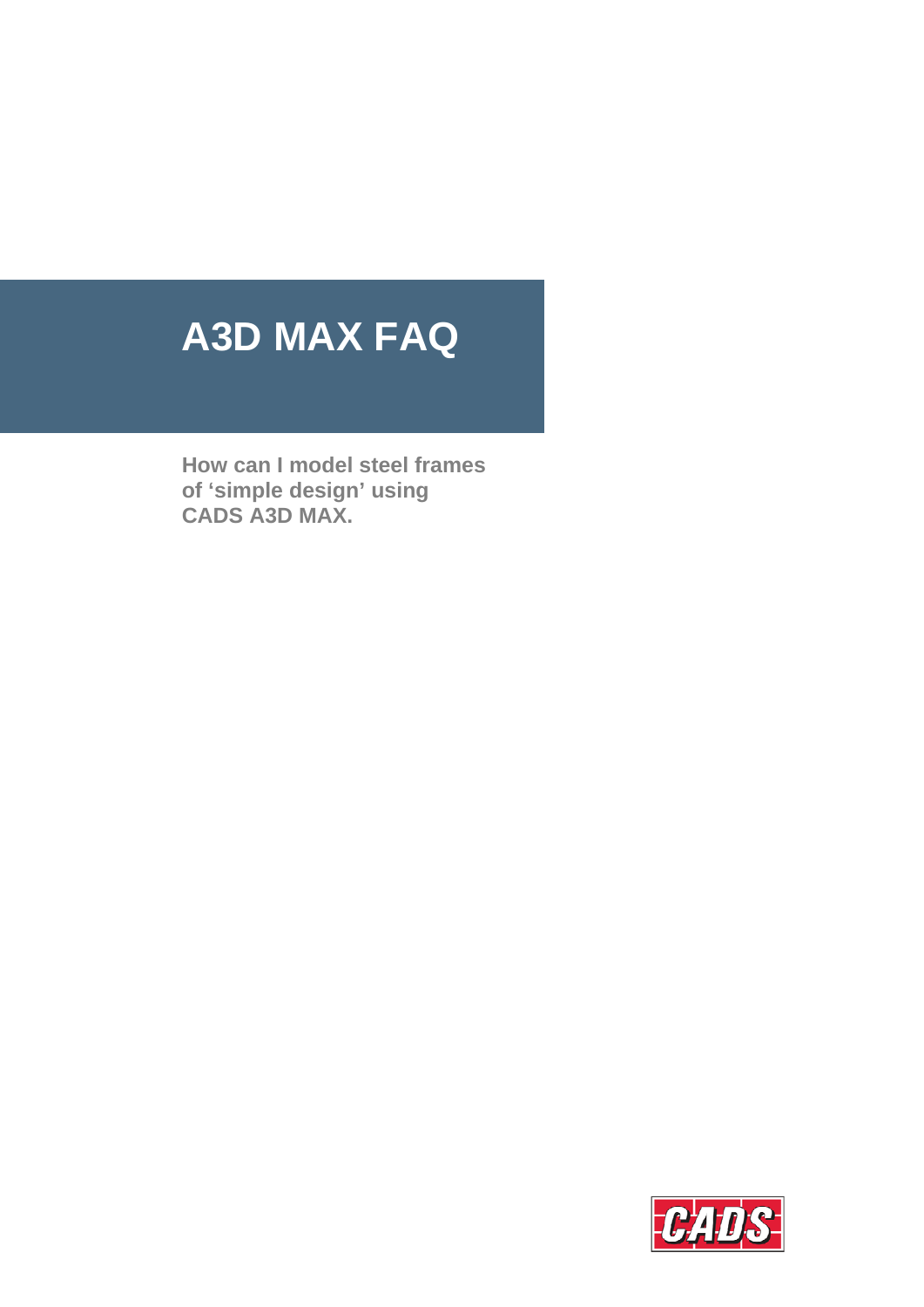

## **1.0 Introduction**

Steel frames of 'simple design' may be defined as those beam and column frames in which the connections have rotational fixity which is either negligible or ignored for the purposes of beam design. The design method seems to have emerged in the late nineteenth or early twentieth century to suit the types of connection then in use for which no reliable or significant moment resistance or rotational stiffness is or was calculable. Modern fin plate, part depth end plate, web angle cleats and seating angle connections also fit this description. However the method is also often applied to frames with unstiffened full depth end plate connections which could be classified as semi-rigid.

BS 5950-1:2000 recognises three types of frame design:

Simple design Continuous design Semi-continuous design

Although simple design remains the most common approach, the Code devotes much more space to continuous design and gives very little guidance for the third category: semicontinuous design, despite its attractions. The Eurocode EN 1993-1-1 adopts essentially the same categories and provides even less guidance for what it calls simple framing. Similarly, it must be admitted that most computer programs for structural analysis are best equipped for analysing continuous frames.

However with some careful extra effort it is quite feasible and practicable to make use of CADS A3D MAX for building frames of simple design and so benefit from a whole-building 3D model with its automatic load distribution, batch member design etc.

## **2.0 Beam design**

BS 5950-1:2005 clause 2.1.2.2 states that for simple design:- "The distribution of forces may be determined assuming that the members intersecting at a joint are pin connected." This is usually interpreted to mean that the beams are designed to span between the *axes* of the supporting columns. Actually there is no reason why they should not be designed to span between the *faces* of the supporting columns provided this is taken into account in the design of the columns. However the resulting complication is not usually worthwhile. It will therefore be assumed in this note that the beams will be designed as simply supported between the column axes.

Clause 2.1.2.2 further states that "The structure should be laterally restrained, both in-plane and out-of-plane, to provide sway stability and resist horizontal forces." However, this statement should not be taken to preclude hybrid designs providing that adequate provision is made for lateral stability in all directions. For instance, it is reasonable and not uncommon to design for rigid frame action in one direction and braced simple frame action in the orthogonal direction.

# **3.0 Column design**

BS 5950-1:2005 clause 4.7.7 has additional requirements for the design of columns in 'simple structures'. The principal requirement is that "the nominal moments applied to the column by simple beams or other simply supported members should be calculated from the eccentricity of their reactions." It then goes on to list three conditions of nominal eccentricity of which only the third need concern us here:- "In all other cases the reaction should be taken as acting 100 mm from the face of the steel column or at the centre of the length of stiff bearing, whichever gives the greater eccentricity." This is the essential guidance relevant to frame analysis by computer. Although not clearly stated, the remainder of clause 4.7.7 consists of simplifications of analysis (moment distribution) and design checking (effective length and interaction formula) to facilitate hand calculations by traditional methods. It is acceptable and convenient to ignore this part of clause 4.7.7 when using full frame analysis and to apply normal effective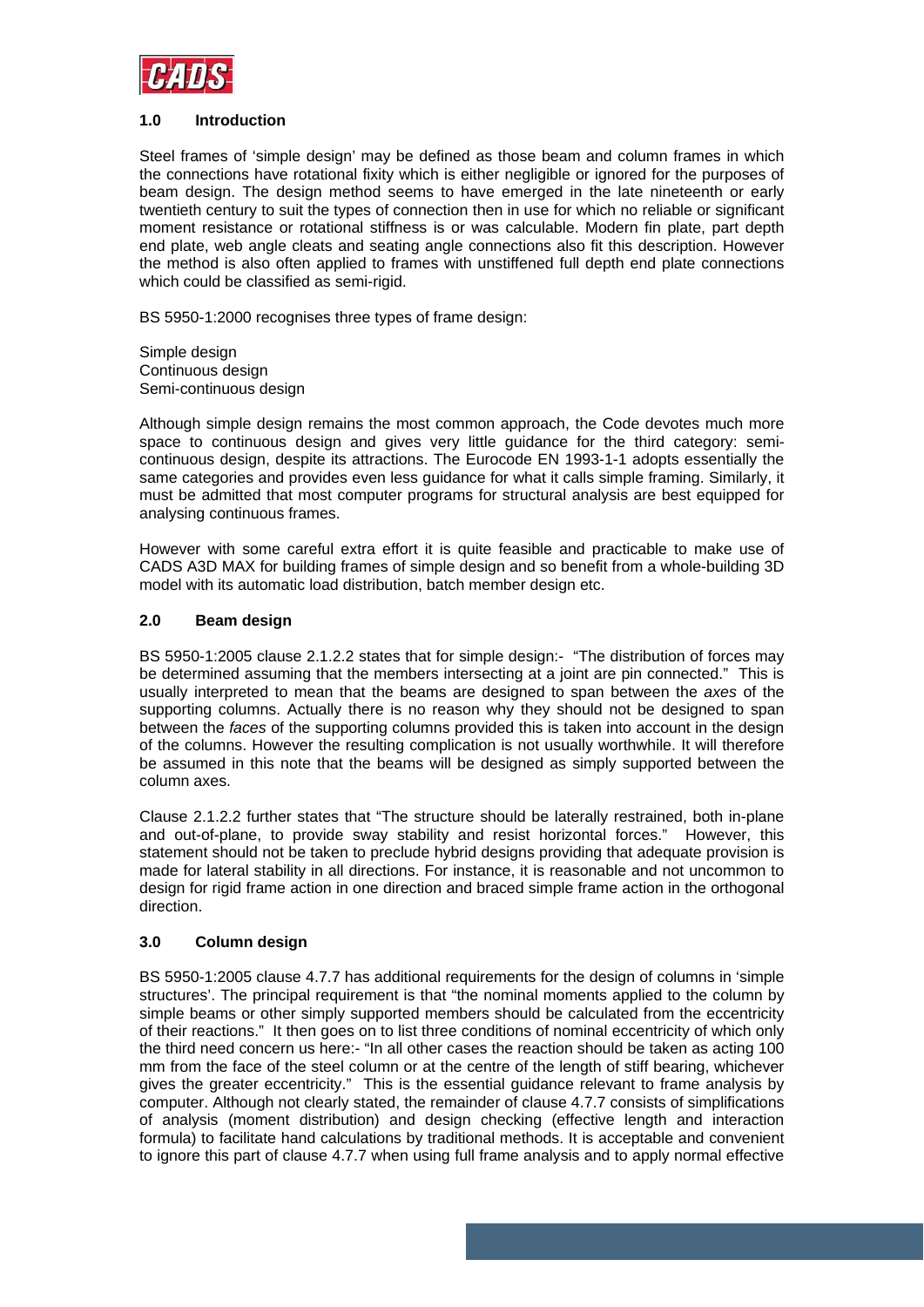

length factors (usually  $k = 1.0$ ) and the separate checking of capacity and buckling interaction formulae per clause 4.8 as applied to members in general.

## **4.0 Implications for analysis by computer**

It will be clear from the above, that the BS 5950 requirements for design of simple frames imply two different analysis models: one for beam design and one for column design. This is to reflect uncertainty in the behaviour of the connections. It is a departure from the usual and convenient practice of having one consistent analysis model of the structure as is possible with continuous or semi-continuous frames which have definable connection properties.

This duplication of models is not usually as onerous as it might first appear, although there is certainly more effort and care required from users of the existing software facilities.

In most simple frames the effect of beam reaction eccentricity moments on the columns is relatively small. This means that the design can be worked up to a near-final state using the model for beam design with beam members pinned to the column axes. A copy of the frame model is then made and modified to produce the eccentricity moments for the column design model. The procedure is described in more detail in the following paragraphs.

#### **5.0 Simple frame worked example**



The illustration above shows a modest 3 storey frame with two sets of bracing in each orthogonal direction. The floor and roof loads are applied using the A3D MAX panel feature and with *rigid panel* action selected. Note that in the absence of rigid or semi rigid frame action, rigid panel action or equivalent floor/roof bracing is essential to transfer lateral loads to the vertical bracing systems and avoid mechanism failure due to multiple pins. Wind loads on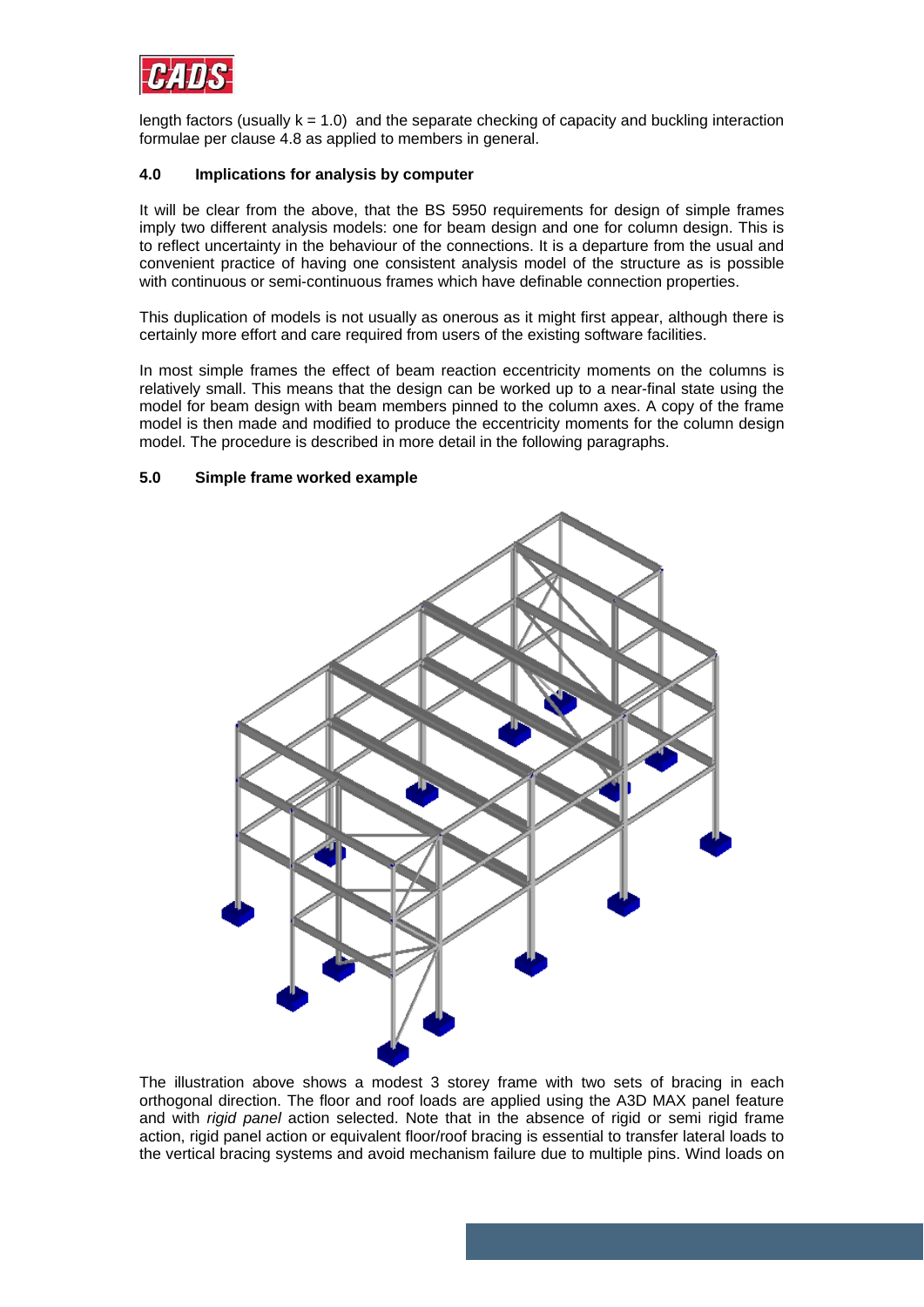

the building faces are also applied using the panel feature but with *non-rigid* panel action selected.

## **5.1 Simple frame example – beam design**

The following illustration shows a 'stick model' representation of the frame with the beams pin-connected to the columns at joints on the column axes as required for the 'beam design model'.



The members are allocated to a number of rational member types with preliminary 'guestimated' steel section sizes as shown in the illustration below. Note that the columns are assumed to be supplied as 3 storey lengths but this is not essential.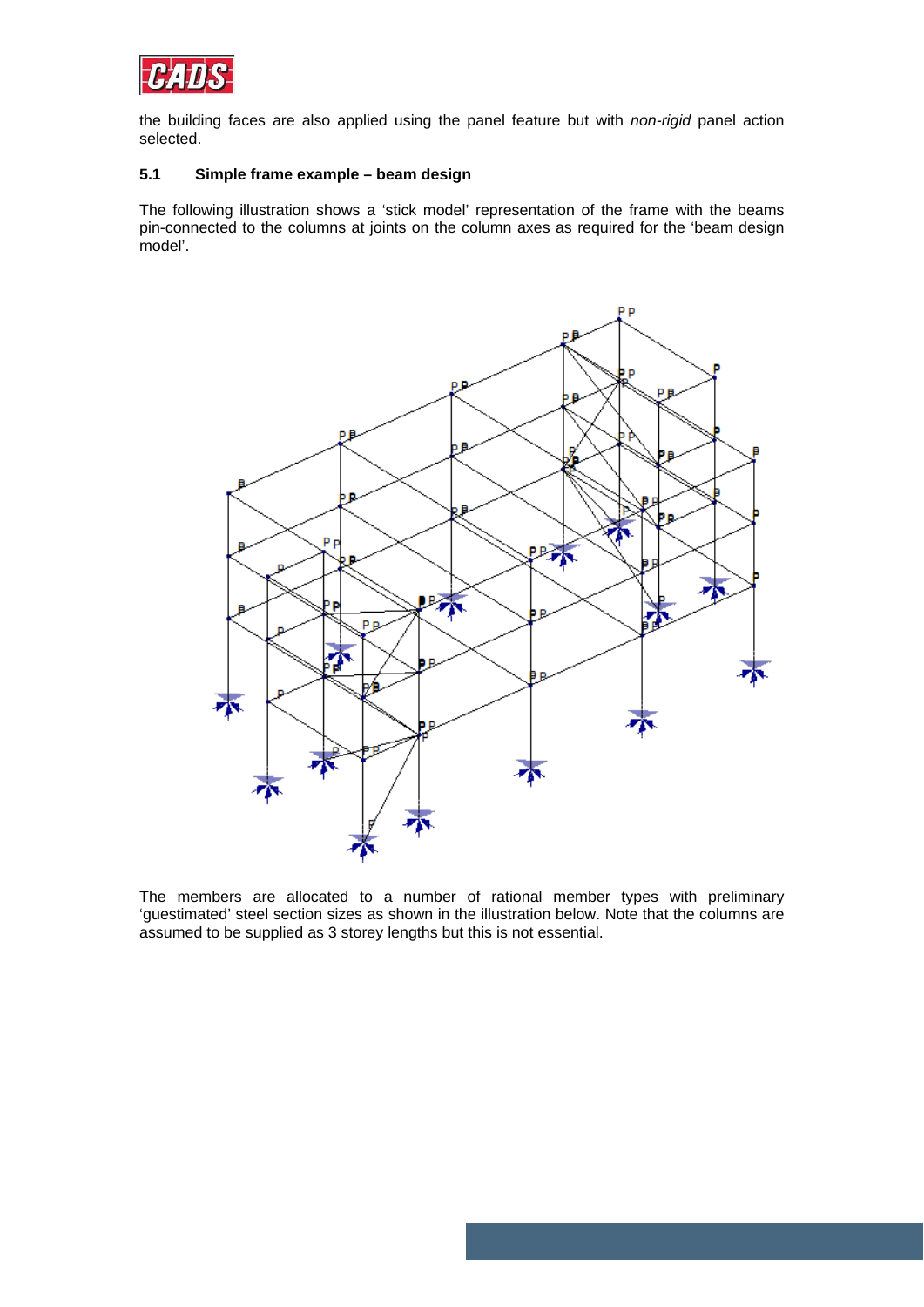

|                | Reference                              | <b>Type</b>            | <b>Section</b>           | <b>Material</b> | <b>Used</b>  |   |
|----------------|----------------------------------------|------------------------|--------------------------|-----------------|--------------|---|
| 1              | x dir edge beams                       | SW Library             | 305x165 UKB40   -        | $UK-S275 -$     | 30           |   |
| $\overline{2}$ | z dir main beams                       | SW Library v           | 356x368 UKC129           | $UK-S275$ -     | 6            |   |
| 3              | main columns                           | SW Library             | 203x203 UKC86   -        | $UK-S275$ -     | 12           |   |
| 4              | end columns                            | SW Library             | 203x203 UKC60 -          | $UK-S275$ -     | 12           | Ξ |
| 5              | penult columns                         | SW Library             | 203x203 UKC60 -          | $UK-S275$ -     | 18           |   |
| 6              | end beams                              | SW Library             | 305x165 UKB40   -        | $UK-S275$ -     | 6            |   |
| 7              | penult beams                           | SW Library             | 406x178 UKB54            | $UK-S275$ -     | 12           |   |
|                | x dir bracing                          | SW Library             | Celsius 355 100x1   -    | $UK-S355$ $-1$  | 6            |   |
| 9              | z dir bracing                          | SW Library             | Celsius 355 100x1   -    | $UK-S275$ -     | 6            |   |
|                |                                        | ш                      |                          |                 | Þ            |   |
|                | Edit<br>Delete<br>MemberType reference | Select<br><b>Apply</b> | <b>Highlight</b><br>Help | Close           | Visualise >> |   |

The frame is analysed for several load combinations. The illustration below shows the moment diagram graphic for the 1.4 dead + 1.6 imposed ULS load combination:-



After inspecting the moment graphics, the *Design>Create SW Groups* wizard is used to set up member design groups which in this case conform with the member types. The groups are then batch processed using the *Design>Design results* dialog*.* The beam groups are assigned the SWMD template Tcontinuous which is suitable for beams with continuous top flange restraint by floor slabs. The column groups are assigned the *Defaults* template which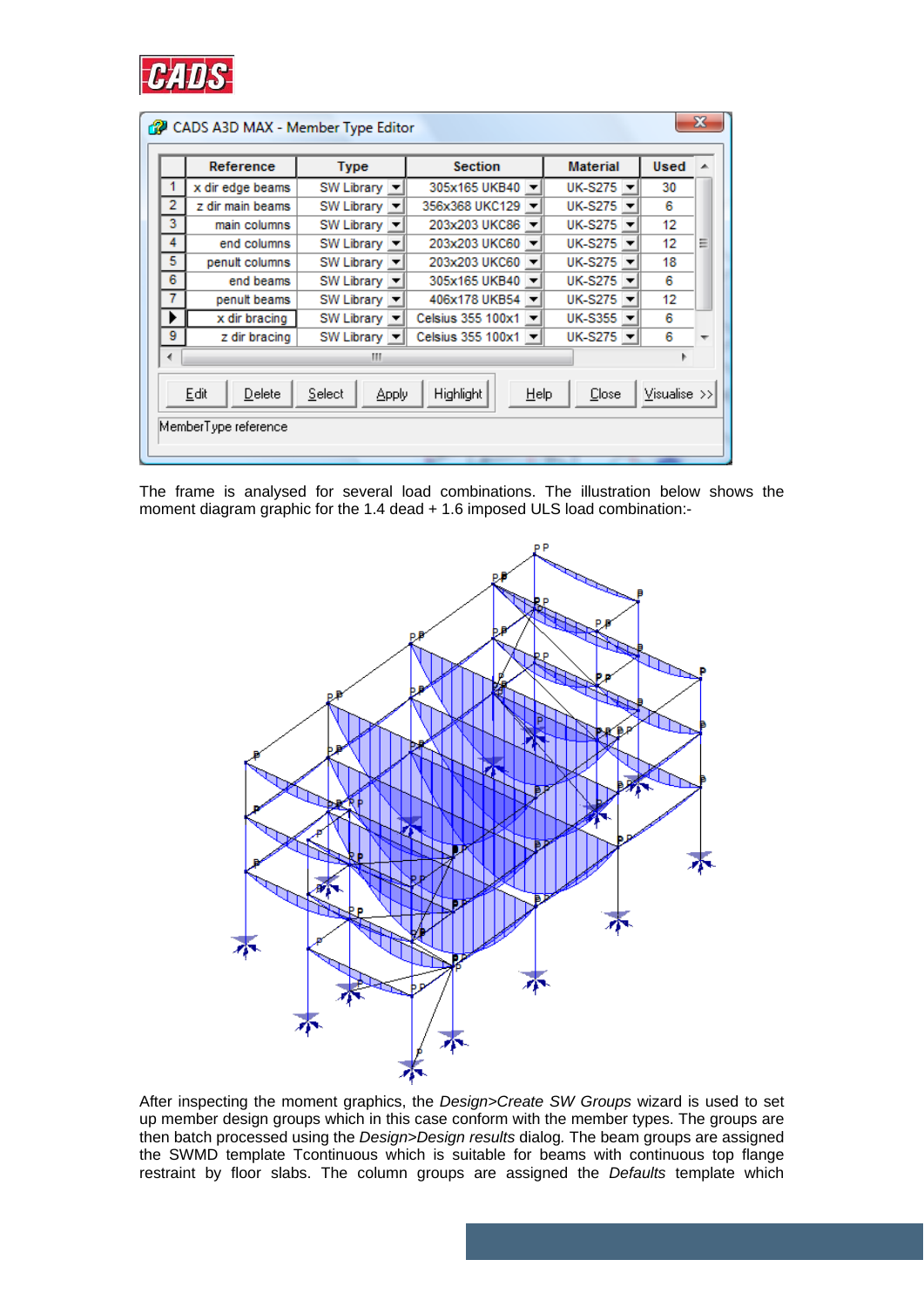

assumes no intermediate lateral restraints and effective length factors  $kx = ky = 1.00$ corresponding to the sway-braced condition in each plane. Each design group is selected in turn and subjected to autodesign by pressing the *Design* button. The illustration below shows the upper part of the *Design results* dialog after autodesign.

| Item                                          | Status    | Mbr. Ref.            | Template Ref. | Analysis Sect. | Design Sect.   | <b>Design Option</b> | Ld C  | Lat B | Tor B | Defl'n                             |   |
|-----------------------------------------------|-----------|----------------------|---------------|----------------|----------------|----------------------|-------|-------|-------|------------------------------------|---|
| $\Box$<br>Model - 3 storey brac<br>G          |           |                      |               |                |                |                      |       |       |       |                                    |   |
| æ.<br><b>Main beams</b><br>⊟                  | Passed    |                      | tcontinuous   | 356x368 UKC129 | 356x406 UK     | Least depth          | 0.908 | 0.908 | n/a   | n/a                                |   |
| $\overline{+}$                                | Passed    | 136                  | Tcontinuous   | 356x368 UKC129 | 356x406 UKC340 |                      | 0.908 | 0.908 | n/a   | n/a                                |   |
| *2<br>Ė                                       | Passed    | 137                  | Tcontinuous   | 356x368 UKC129 | 356x406 UKC340 |                      | 0.908 | 0.908 | n/a   | n/a                                |   |
| 13<br>Ė                                       | Passed    | 138                  | Tcontinuous   | 356x368 UKC129 | 356x406 UKC340 |                      | 0.908 | 0.908 | n/a   | n/a                                |   |
| Ė<br>*4                                       | Passed    | 139                  | Tcontinuous   | 356x368 UKC129 | 356x406 UKC340 |                      | 0.908 | 0.908 | 0.000 | n/a                                |   |
| *5<br>由                                       | Passed    | 140                  | Tcontinuous   | 356x368 UKC129 | 356x406 UKC340 |                      | 0.908 | 0.908 | n/a   | n/a                                |   |
| $\overline{\phantom{a}}$<br>庚                 | Passed    | 141                  | Tcontinuous   | 356x368 UKC129 | 356x406 UKC340 |                      | 0.908 | 0.908 | n/a   | n/a                                |   |
| 4<br>6m span edg<br>Ė                         | Passed    |                      | tcontinuous   | 305x165 UKB40  | 254x102 UK     | <b>Least weight</b>  | 0.796 | 0.796 | n/a   | n/a                                |   |
| 审                                             | Passed    | 64                   | Tcontinuous   | 305x165 UKB40  | 254x102 UKB22  |                      | 0.796 | 0.796 | n/a   | n/a                                |   |
| ٠g<br>Ė                                       | Passed    | 66                   | Tcontinuous   | 305x165 UKB40  | 254x102 UKB22  |                      | 0.796 | 0.796 | n/a   | n/a                                |   |
| ۰,<br>Ė                                       | Passed    | 67                   | Tcontinuous   | 305x165 UKB40  | 254x102 UKB22  |                      | 0.796 | 0.796 | n/a   | n/a                                |   |
| 中宿<br>$+10$<br>$\blacktriangleleft$           | Passed    | 69                   | Tcontinuous   | 305x165 UKB40  | 254x102 UKB22  |                      | 0.796 | 0.796 | n/a   | n/a                                | ٠ |
| $++$<br>٠<br>--<br>-                          | Highlight |                      |               |                |                |                      |       |       |       | Current analysis number: 0010      |   |
| Group editing tools:                          |           |                      | Selection     |                |                |                      |       |       |       | Results are based on Analysis 0010 |   |
| Move to<br>Merge                              | Break     |                      | Properties    |                |                |                      |       |       |       |                                    |   |
| Show                                          |           |                      | Check         |                |                |                      |       |       |       | Settings                           |   |
| All objects / Report fincluding Errors)<br>C. |           |                      | Design        |                |                |                      |       |       |       | Update Analysis Model              |   |
| Current object type SW members<br>G.          |           | $\blacktriangledown$ | Details       |                |                |                      |       |       |       |                                    |   |
|                                               |           |                      |               |                |                |                      |       |       | Close | Help                               |   |

The sections used for analysis are shown alongside the sections produced by autodesign. In some groups the design section is larger than the original section and in some groups smaller. Note that there are no results for deflection because autodesign currently only covers strength and stability. At this stage alternative sections can be substituted for the autodesigned sections by editing the *Member type* dialog and re-analysing eg: a 254 x146 UKB31 might be substituted for the 254 x102UB22. In any case re-analysis should be done. The *Update analysis model* button may be pressed and the dialog shown below appears giving options as to how the update should be managed.

| x<br>CADS A3D MAX - Update Analysis M                         |
|---------------------------------------------------------------|
| Update                                                        |
| C All objects                                                 |
| Selected objects                                              |
| $\heartsuit$ Objects of type:<br>SW members                   |
| Update method                                                 |
| C Create new Member Types                                     |
| <b>C</b> Update existing Member Types                         |
| This will affect all members using an<br>updated member type. |
| Note: this will require the frame to be re-analysed.          |
| ΠK<br>Cancel<br>Help                                          |

In this case no member type is shared by more than one design group so the best option is to select *Update existing member types.*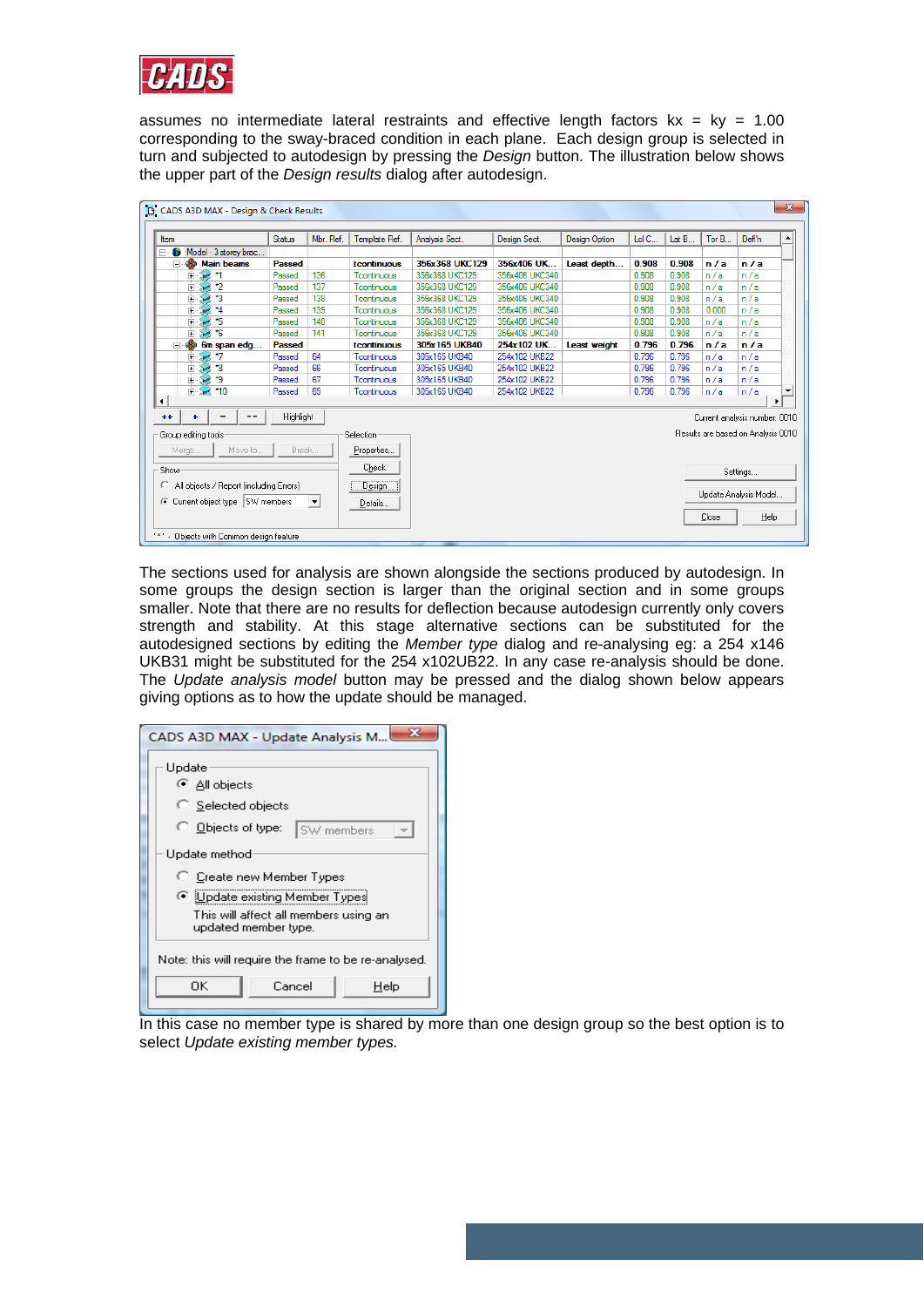

| Item                                                                                      | <b>Status</b> | Mbr. Ref.            | Template Ref.              | Analysis Sect. | Design Sect. | <b>Design Option</b> | Ld C  | Lat B | Tor B | Defl'n                                                      |   |
|-------------------------------------------------------------------------------------------|---------------|----------------------|----------------------------|----------------|--------------|----------------------|-------|-------|-------|-------------------------------------------------------------|---|
| Model - 3 storey brac<br>F.<br>Ð                                                          |               |                      |                            |                |              |                      |       |       |       |                                                             |   |
| æ.<br><b>Main beams</b><br>F                                                              | N/A           |                      | tcontinuous                | 356x406 UKC340 |              | Least depth          | 0.908 | 0.908 | n/a   | n/a                                                         |   |
| $\overline{+}$                                                                            | N/A           | 136                  | Tcontinuous                | 356x406 UKC340 |              |                      | 0.908 | 0.908 | n/a   | n/a                                                         |   |
| -2<br>Ė                                                                                   | N/A           | 137                  | Tcontinuous                | 356x406 UKC340 |              |                      | 0.908 | 0.908 | n/a   | n/a                                                         |   |
| ٠3<br>由                                                                                   | N/A           | 138                  | Tcontinuous                | 356x406 UKC340 |              |                      | 0.908 | 0.908 | n/a   | n/a                                                         |   |
| *4<br>Ė                                                                                   | N/A           | 139                  | Tcontinuous                | 356x406 UKC340 |              |                      | 0.908 | 0.908 | 0.000 | n/a                                                         |   |
| *5<br>Ė                                                                                   | N/A           | 140                  | Tcontinuous                | 356x406 UKC340 |              |                      | 0.908 | 0.908 | n/a   | n/a                                                         |   |
| *6<br>Ė                                                                                   | N/A           | 141                  | Tcontinuous                | 356x406 UKC340 |              |                      | 0.908 | 0.908 | n/a   | n/a                                                         |   |
| 6m span edg<br>Ė<br>÷                                                                     | N/A           |                      | tcontinuous                | 254x146 UKB31  |              | Least weight         | 0.796 | 0.796 | n/a   | n/a                                                         |   |
| .7<br>庚                                                                                   | N/A           | 64                   | Tcontinuous                | 254x146 UKB31  |              |                      | 0.796 | 0.796 | n/a   | n/a                                                         |   |
| *8<br>Ė                                                                                   | N/A           | 66                   | Tcontinuous                | 254x146 UKB31  |              |                      | 0.796 | 0.796 | n/a   | n/a                                                         |   |
| ۰,<br>Ė                                                                                   | N/A           | 67                   | Tcontinuous                | 254x146 UKB31  |              |                      | 0.796 | 0.796 | n/a   | n/a                                                         |   |
| <b>FILLE</b><br>$+10$<br>$\left  \cdot \right $                                           | N/A           | 69                   | Tcontinuous                | 254x146 UKB31  |              |                      | 0.796 | 0.796 | n/a   | n/a                                                         | ٠ |
| $+ +$<br>٠<br>--<br>۰<br>Group editing tools:<br>Move to<br>Merge                         | Highlight     | Break                | Selection<br>Properties    |                |              |                      |       |       |       | Re-analysis required.<br>Results are based on Analysis 0011 |   |
| Show<br>All objects / Report (including Errors)<br>C.<br>C Current object type SW members |               | $\blacktriangledown$ | Check<br>Design<br>Details |                |              |                      |       |       |       | Settings<br>Update Analysis Model                           |   |

The dialog colours now change to black and a message appears: *Re-analysis required.* Close the *Design results* dialog and select the *Calculate* toolbar icon or A*nalysis > Calculate* to re-analyse the frame with the new sections. The *Design results* dialog is re-opened and each design group is selected in turn for *Check* to verify the selected sections as shown below.

| Item                                         | <b>Status</b> | Mbr. Ref.           | Template Ref. | Analysis Sect. | Design Sect. | <b>Design Option</b> | Ld C  | Lat B | Tor B | Defl'n                             |  |
|----------------------------------------------|---------------|---------------------|---------------|----------------|--------------|----------------------|-------|-------|-------|------------------------------------|--|
| Model - 3 storey brac<br>F.<br>Ð             |               |                     |               |                |              |                      |       |       |       |                                    |  |
| <b>Main beams</b><br>æ.<br>Ė                 | Passed        |                     | tcontinuous   | 356x406 UKC340 |              | Least depth          | 0.908 | 0.908 | n/a   | 0.537                              |  |
| -1<br>$+$                                    | Passed        | 136                 | Tcontinuous   | 356x406 UKC340 |              |                      | 0.908 | 0.908 | n/a   | 0.537                              |  |
| *2<br>Ė                                      | Passed        | 137                 | Tcontinuous   | 356x406 UKC340 |              |                      | 0.908 | 0.908 | n/a   | 0.537                              |  |
| *3<br>由                                      | Passed        | 138                 | Tcontinuous   | 356x406 UKC340 |              |                      | 0.908 | 0.908 | n/a   | 0.537                              |  |
| *4<br>Ė                                      | Passed        | 139                 | Tcontinuous   | 356x406 UKC340 |              |                      | 0.908 | 0.908 | n/a   | 0.537                              |  |
| *5<br>Ė                                      | Passed        | 140                 | Tcontinuous   | 356x406 UKC340 |              |                      | 0.908 | 0.908 | n/a   | 0.537                              |  |
| ۰G<br>庙                                      | Passed        | 141                 | Tcontinuous   | 356x406 UKC340 |              |                      | 0.908 | 0.908 | n/a   | 0.537                              |  |
| ÷<br>6m span edg<br>e                        | Passed        |                     | tcontinuous   | 254x146 UKB31  |              | Least weight         | 0.525 | 0.525 | n/a   | 0.560                              |  |
| $\overline{+}$                               | Passed        | 64                  | Tcontinuous   | 254x146 UKB31  |              |                      | 0.525 | 0.525 | n/a   | 0.560                              |  |
| *8<br>Ė                                      | Passed        | 66                  | Tcontinuous   | 254x146 UKB31  |              |                      | 0.525 | 0.525 | n/a   | 0.560                              |  |
| ٠9<br>Ė                                      | Passed        | 67                  | Tcontinuous   | 254x146 UKB31  |              |                      | 0.525 | 0.525 | n/a   | 0.560                              |  |
| 中心<br>$^{\bullet}10$<br>$\blacktriangleleft$ | Passed        | 69                  | Tcontinuous   | 254x146 UKB31  |              |                      | 0.525 | 0.525 | n/a   | 0.560<br>٠                         |  |
| ٠<br>$+ +$<br>۰<br>--                        | Highlight     |                     |               |                |              |                      |       |       |       | Current analysis number: 0012      |  |
| Group editing tools                          |               |                     | Selection     |                |              |                      |       |       |       | Results are based on Analysis 0012 |  |
| Move to<br>Merge                             | Break         |                     | Properties    |                |              |                      |       |       |       |                                    |  |
| Show                                         |               |                     | <b>Check</b>  |                |              |                      |       |       |       | Settings                           |  |
| All objects / Report (including Errors)      |               |                     | Design        |                |              |                      |       |       |       | Update Analysis Model              |  |
| C Current object type SW members             |               | $\vert \cdot \vert$ | Details       |                |              |                      |       |       |       |                                    |  |

Because the frame is essentially statically determinate, the re-analysis is a formality for strength and stability but the deflection results are now available and in this case satisfactory. The beam design model is now verified so it is time to proceed to create the column design model as described below.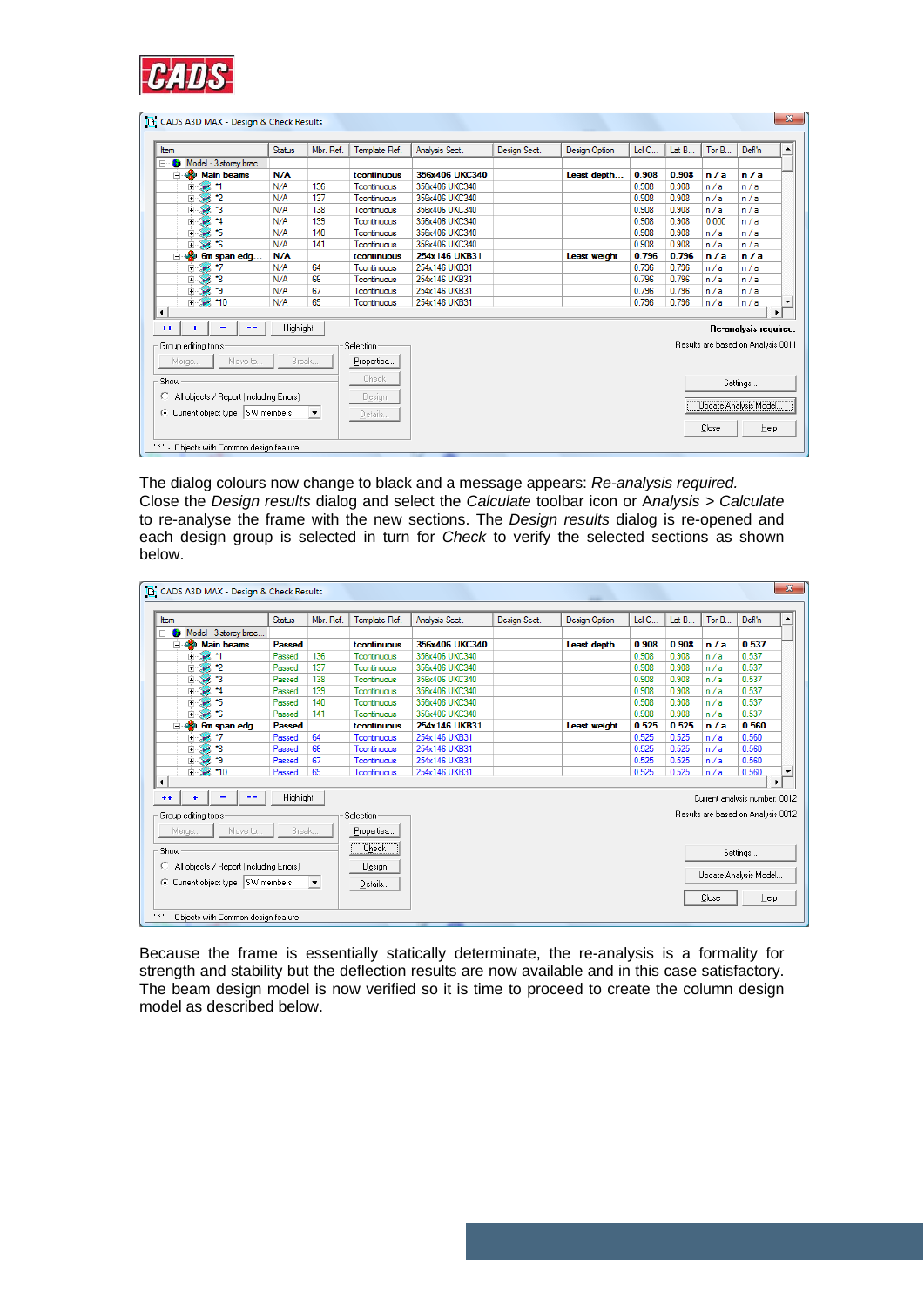

## **5.2 Simple frame example – column design model**

Using *Save as,* a copy is taken of the .a3m file, modifying the name to include "column design" or similar. Next step is to select all the beams. (This is most easily done by starting with an elevation view, then selecting each floor in turn using a 'bounding window'. Use *Ctrl* to maintain the previous selection as each floor is selected. This will ensure that the beams are selected but not the columns or bracings. Revert to *Isometric view* to check the selection includes only the beams.)

A right mouse click on one of the selected members and selection of *Properties* from the drop menu opens the *Member attributes* dialog. (Ignore or close the *Joint properties* dialog which also displays). The member end fixity should display as *Pinned* at both ends and should be changed to *Fixed.*

The next step is to insert pin joints in the beams to model the 'offset pin' model implied by BS 5950-1 clause 4.7.7.

Having preliminary sizes for the columns, it is easy to calculate the offsets for each beam framing into the column. Normally the flange connection offset will be (0.5\*Dc + 100)/1000 metres where  $Dc =$  column section depth in mm. Normally the web connection offset will be  $(0.5*Twc + 100)/1000$  metres where Twc = column web thickness in mm unless the connection is made to a flange toe plate. Usually the range of flange and web offsets is quite small, enabling some rationalisation and simplification.

A group of beams is selected which have the same length and the same or similar column supports. The illustration below shows the main z direction beams selected.



Selecting *Tools > Split selected members* opens the Split member dialog shown below.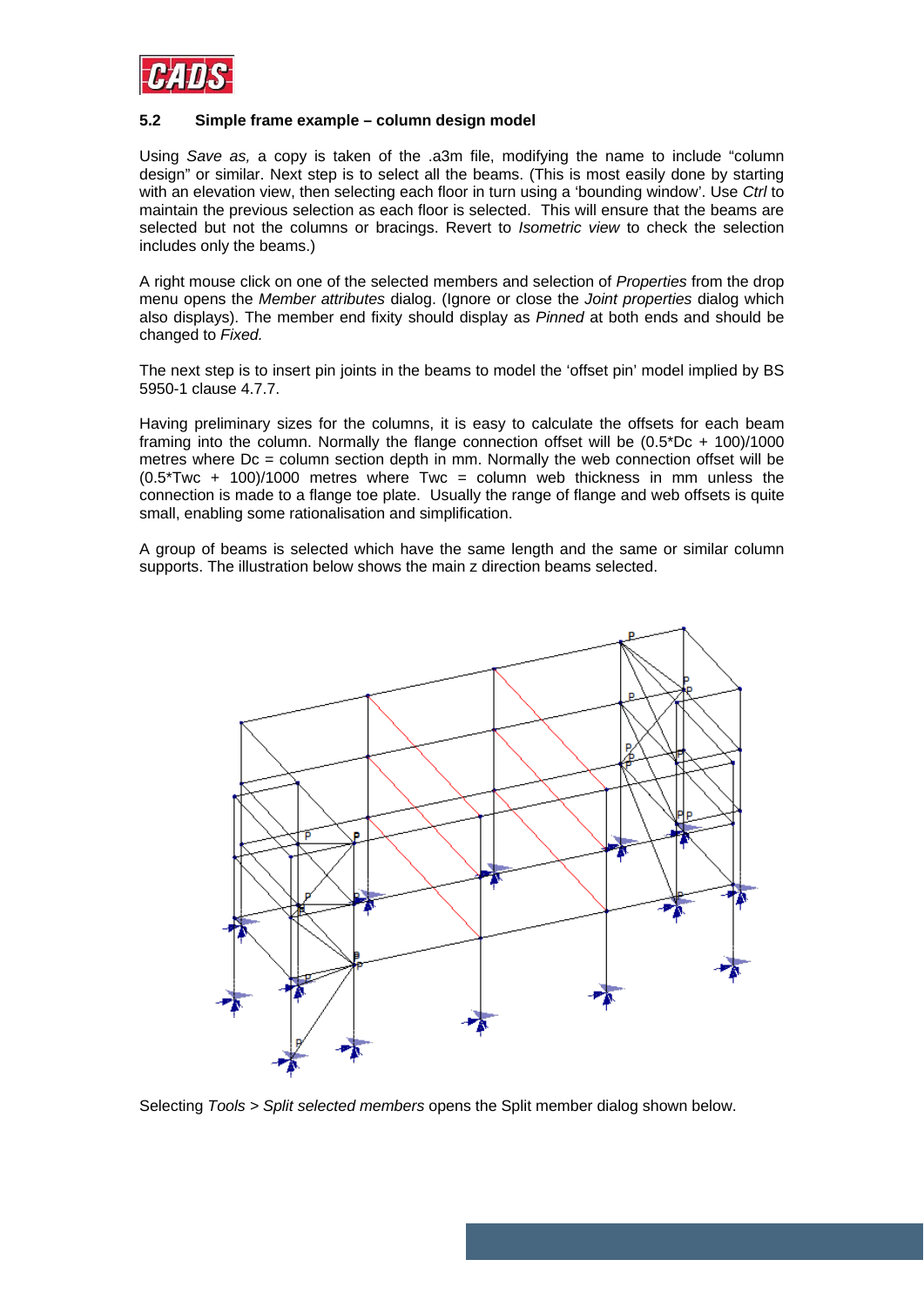

| Split Member                                                                                                                                                |       |          |                     |
|-------------------------------------------------------------------------------------------------------------------------------------------------------------|-------|----------|---------------------|
| œ<br>Multiple Members                                                                                                                                       |       |          |                     |
| Select one of these options                                                                                                                                 |       |          | Selection Type:     |
| Distance                                                                                                                                                    | 6.000 | $\cdots$ | Multiple            |
| Percentage                                                                                                                                                  | 50    |          | Shortest Length is: |
| No. of joints                                                                                                                                               |       |          | 12.000 m            |
| $\blacktriangleright$ Maintain continuity of joined members for grouping<br>Member fixity at new joints:<br>C As parent<br>C Fixed/Fixed<br>C Pinned/Pinned |       | Apply    | Close               |
| [Distance along member (m) , Range: (0.001 to 12.000)                                                                                                       |       |          |                     |

Pressing the …. browser button opens the *Run out* sub-dialog to input the positions along the member(s) where it is required to inset joints to model the offset pin connections. The inputs for the main beams are shown below.

| Run out |              |                              |          | X            |
|---------|--------------|------------------------------|----------|--------------|
|         | Joint<br>No. | Spacing<br>between<br>joints |          | ΟK<br>Cancel |
|         | 2            | 0.230<br>11.540<br>0.230     |          |              |
|         | ∗            |                              |          |              |
|         |              |                              | Shortest | 0.000 m      |
|         |              |                              | Longest  | 0.000 m      |
|         |              |                              |          |              |

Pressing OK and closing the main dialog inserts the additional joints which appear on the main view. This is illustrated below in a zoom view. This operation is repeated with all the groups of simple beams in the structure, inputting the relevant values for offsets. In this example there were four groups of beams in the Z direction and three groups of X direction beams.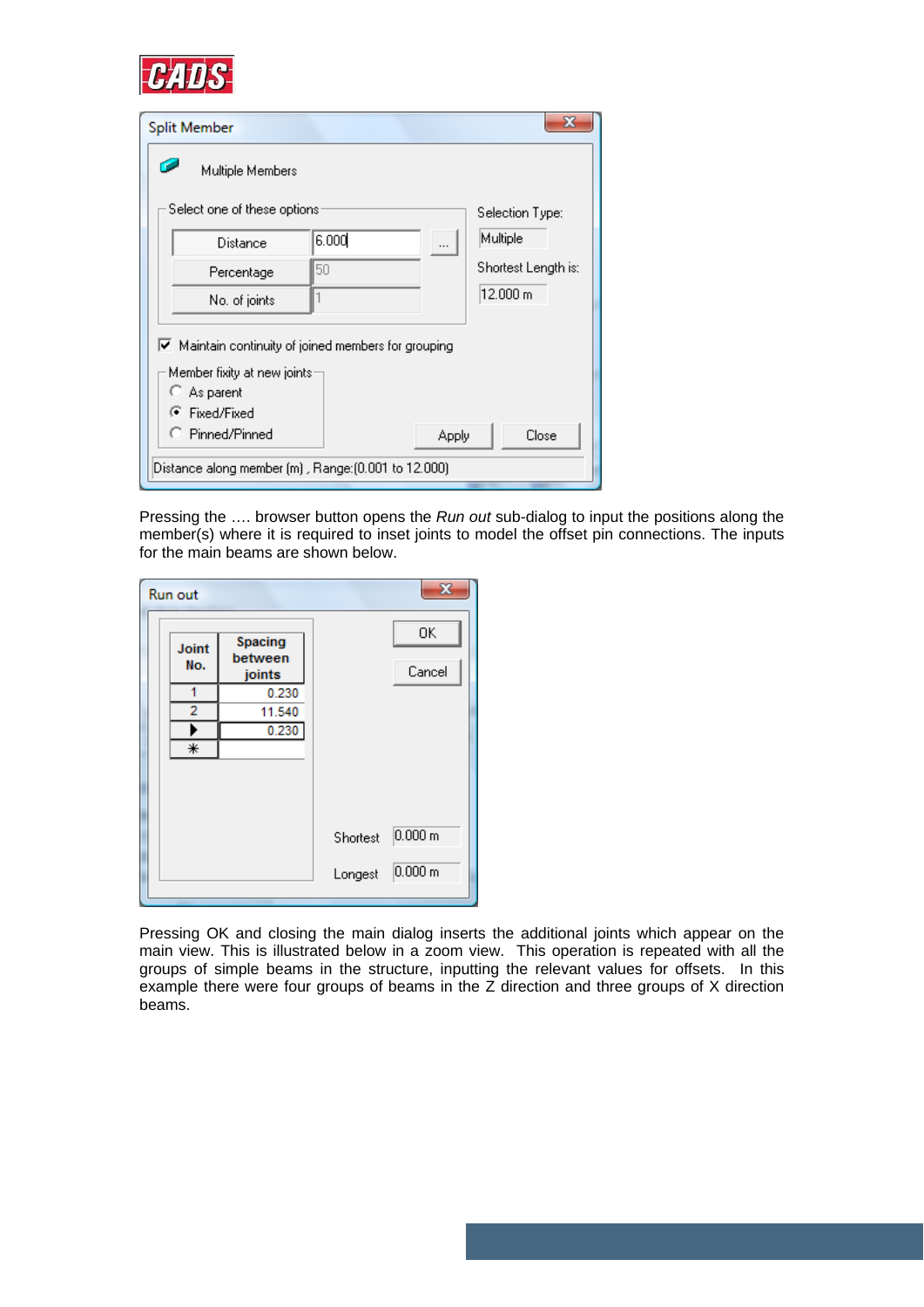



Part zoom view showing offset joints inserted in the main beams.



Main view showing eccentricity moments induced in columns.

After inserting all the additional joints, all the main beam lengths between offsets are selected and using the *Member attributes* dialog, their end fixities changed from *Fixed* to *Pinned.* Each beam is now modelled as a pinned member spanning between short stub members fixed to the column joints.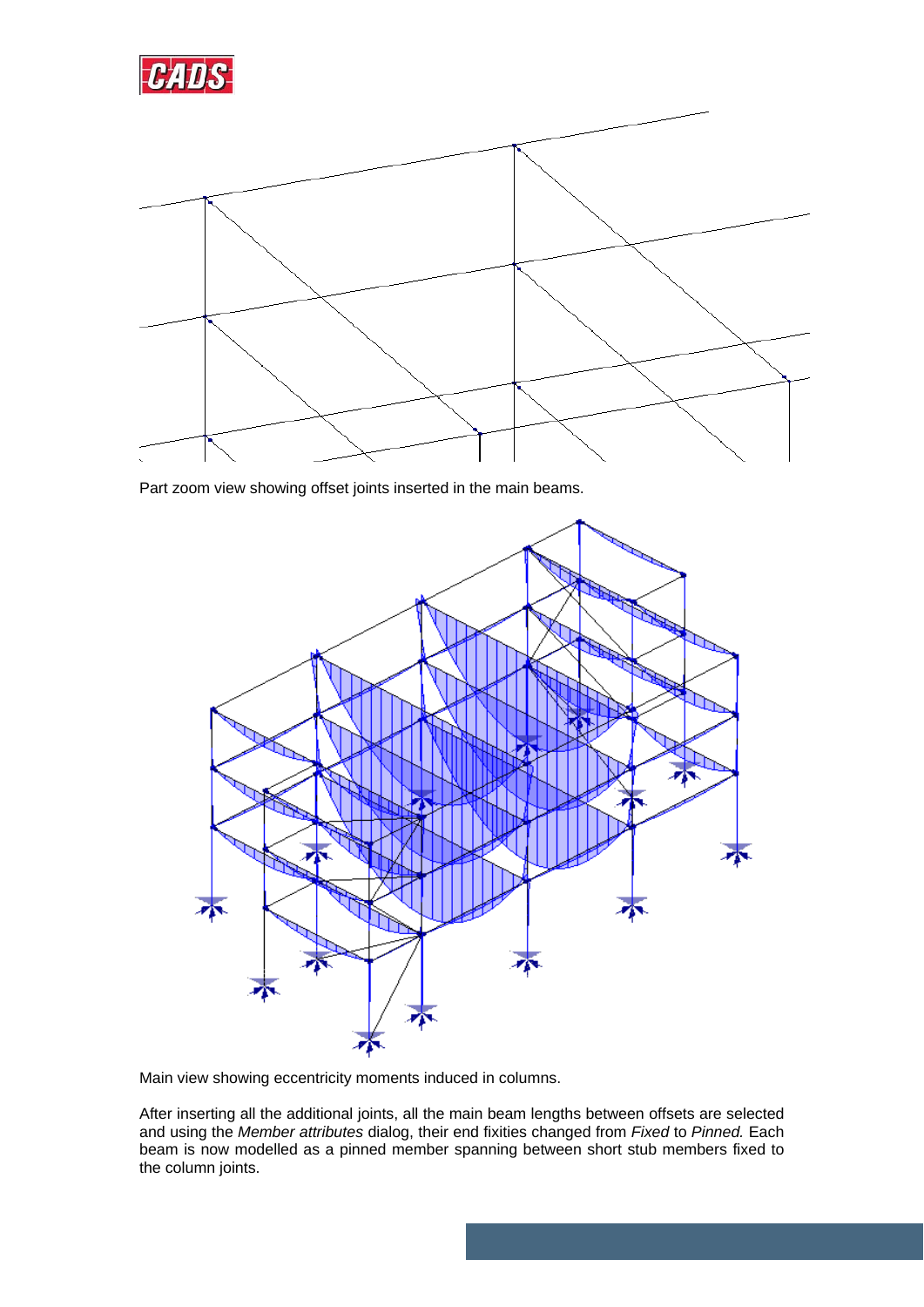

The column design model can now be analysed. The illustration above shows the small eccentricity moments induced in the columns.

After completing the analysis, the *Design results* dialog is opened. All the beam design groups can be deleted. They now show 'Error' and will no longer calculate because of the internal pins that have been introduced. The remaining design groups are selected in turn then pressing *Check* to execute the BS 5950 design check*.* The main column members now fail in the ground storey by a small margin as shown below. All the other groups still pass the design checks.

| [B] CADS A3D MAX - Design & Check Results            |               |                      |               |                |              |                      |       |       |       |                                    | $\mathbf{x}$     |
|------------------------------------------------------|---------------|----------------------|---------------|----------------|--------------|----------------------|-------|-------|-------|------------------------------------|------------------|
| Item                                                 | <b>Status</b> | Mbr. Ref.            | Template Ref. | Analysis Sect. | Design Sect. | <b>Design Option</b> | Ld C  | Lat B | Tor B | Defl'n                             | $\blacktriangle$ |
| Model - 3 storey brac<br>⊟∽€                         |               |                      |               |                |              |                      |       |       |       |                                    |                  |
| <b>Main columns</b><br>÷<br>Ėŀ                       | Failed        |                      | defaults      | 254x254 UKC73  |              | Least weight         | 0.692 | 1.075 | n/a   | 0.034                              |                  |
| $*43$<br>$\overline{+}$                              | Failed        | 19                   | defaults      | 254x254 UKC73  |              |                      | 0.692 | 1.075 | n/a   | 0.031                              |                  |
| 44<br>Ė                                              | Failed        | 21                   | defaults      | 254x254 UKC73  |              |                      | 0.692 | 1.065 | n/a   | 0.028                              |                  |
| $*45$<br>Ė                                           | Passed        | 22                   | defaults      | 254x254 UKC73  |              |                      | 0.451 | 0.680 | n/a   | 0.020                              |                  |
| $*46$<br>Ė                                           | Passed        | 24                   | defaults      | 254x254 UKC73  |              |                      | 0.451 | 0.687 | n/a   | 0.022                              |                  |
| 由<br>47                                              | Passed        | 25                   | defaults      | 254x254 UKC73  |              |                      | 0.441 | 0.455 | n/a   | 0.034                              |                  |
| 由<br>$*48$                                           | Passed        | 27                   | defaults      | 254x254 UKC73  |              |                      | 0.441 | 0.456 | n/a   | 0.034                              |                  |
| Ė<br>$*49$                                           | Failed        | 28                   | defaults      | 254x254 UKC73  |              |                      | 0.692 | 1.067 | n/a   | 0.029                              |                  |
| 50<br>Ė                                              | Failed        | 30                   | defaults      | 254x254 UKC73  |              |                      | 0.692 | 1.072 | n/a   | 0.031                              |                  |
| *51<br>Ė                                             | Passed        | 31                   | defaults      | 254x254 UKC73  |              |                      | 0.451 | 0.685 | n/a   | 0.022                              |                  |
| *52<br>Ė                                             | Passed        | 33                   | defaults      | 254x254 UKC73  |              |                      | 0.451 | 0.682 | n/a   | 0.020                              |                  |
| Ėŀ.<br>讆<br>*53                                      | Passed        | 34                   | defaults      | 254x254 UKC73  |              |                      | 0.441 | 0.456 | n/a   | 0.034                              | ۰                |
| $\blacktriangleleft$                                 |               |                      |               |                |              |                      |       |       |       | ٠                                  |                  |
| $++$<br>٠<br>--                                      | Highlight     |                      |               |                |              |                      |       |       |       | Current analysis number: 0015      |                  |
| Group editing tools-                                 |               |                      | Selection-    |                |              |                      |       |       |       | Results are based on Analysis 0015 |                  |
| Move to<br>Merge                                     |               | Break                | Properties    |                |              |                      |       |       |       |                                    |                  |
| Show                                                 |               |                      | Check         |                |              |                      |       |       |       | Settings                           |                  |
| All objects / Report (including Errors)<br>o         |               |                      | Design        |                |              |                      |       |       |       |                                    |                  |
| C Current object type SW members                     |               | $\blacktriangledown$ | Details       |                |              |                      |       |       |       | Update Analysis Model              |                  |
|                                                      |               |                      |               |                |              |                      |       |       | Close | Help                               |                  |
| $1 \times 1$<br>- Objects with Common design feature |               |                      |               |                |              |                      |       |       |       |                                    |                  |

The main column group is selected and *Design* button pressed. This produces the next weight section in the UKC list.

| Item                                         | <b>Status</b> | Mbr. Ref.                | Template Ref. | Analysis Sect. | Design Sect.  | <b>Design Option</b> | Ld C  | Lat B | Tor B | Defl'n                             |                       |
|----------------------------------------------|---------------|--------------------------|---------------|----------------|---------------|----------------------|-------|-------|-------|------------------------------------|-----------------------|
| Model - 3 storey brac<br>$\Box$<br>G         |               |                          |               |                |               |                      |       |       |       |                                    |                       |
| <b>S</b> Main columns<br>Ėŀ                  | Passed        |                          | defaults      | 254x254 UKC73  | 254x254 UK    | Least weight         | 0.591 | 0.900 | n/a   | n/a                                |                       |
| $*43$<br>W.<br>$\left  + \right $            | Passed        | 19                       | defaults      | 254x254 UKC73  | 254x254 UKC89 |                      | 0.591 | 0.900 | n/a   | n/a                                |                       |
| 44<br>Ė                                      | Passed        | 21                       | defaults      | 254x254 UKC73  | 254x254 UKC89 |                      | 0.591 | 0.892 | n/a   | n/a                                |                       |
| $*45$<br>Ė                                   | Passed        | 22                       | defaults      | 254x254 UKC73  | 254x254 UKC89 |                      | 0.386 | 0.573 | n/a   | n/a                                |                       |
| 46<br>÷                                      | Passed        | 24                       | defaults      | 254x254 UKC73  | 254x254 UKC89 |                      | 0.386 | 0.579 | n/a   | n/a                                |                       |
| 47<br>由                                      | Passed        | 25                       | defaults      | 254x254 UKC73  | 254x254 UKC89 |                      | 0.371 | 0.383 | n/a   | n/a                                |                       |
| $*48$<br>Ė                                   | Passed        | 27                       | defaults      | 254x254 UKC73  | 254x254 UKC89 |                      | 0.371 | 0.383 | n/a   | n/a                                |                       |
| Ė<br>$*49$                                   | Passed        | 28                       | defaults      | 254x254 UKC73  | 254x254 UKC89 |                      | 0.591 | 0.894 | n/a   | n/a                                |                       |
| 50<br>Ė                                      | Passed        | 30                       | defaults      | 254x254 UKC73  | 254x254 UKC89 |                      | 0.591 | 0.898 | n/a   | n/a                                |                       |
| 151<br>Ė                                     | Passed        | 31                       | defaults      | 254x254 UKC73  | 254x254 UKC89 |                      | 0.386 | 0.577 | n/a   | n/a                                |                       |
| *52<br>Ė                                     | Passed        | 33                       | defaults      | 254x254 UKC73  | 254x254 UKC89 |                      | 0.386 | 0.575 | n/a   | n/a                                |                       |
| *53<br>中学                                    | Passed        | 34                       | defaults      | 254x254 UKC73  | 254x254 UKC89 |                      | 0.371 | 0.383 | n/a   | n/a                                |                       |
| $\blacktriangleleft$                         |               |                          |               |                |               |                      |       |       |       |                                    | $\blacktriangleright$ |
| $+ +$<br>٠<br>--                             | Highlight     |                          |               |                |               |                      |       |       |       | Current analysis number: 0015      |                       |
| Group editing tools:                         |               |                          | Selection     |                |               |                      |       |       |       | Results are based on Analysis 0015 |                       |
| Move to<br>Merge                             | Break         |                          | Properties    |                |               |                      |       |       |       |                                    |                       |
|                                              |               |                          |               |                |               |                      |       |       |       |                                    |                       |
| Show                                         |               |                          | Check         |                |               |                      |       |       |       | Settings                           |                       |
| All objects / Report (including Errors)<br>o |               |                          | Design        |                |               |                      |       |       |       |                                    |                       |
|                                              |               |                          |               |                |               |                      |       |       |       | Update Analysis Model              |                       |
| C Current object type SW members             |               | $\vert \mathbf{v} \vert$ | Details       |                |               |                      |       |       |       |                                    |                       |
|                                              |               |                          |               |                |               |                      |       |       | Close | Help                               |                       |

Finally *Update analysis model* is pressed followed by *Calculate* to re-analyse the structure. There is no need to change the offsets because the column dimension has barely changed. The illustration below shows the *Design results* dialog after re-analysis and *Check.*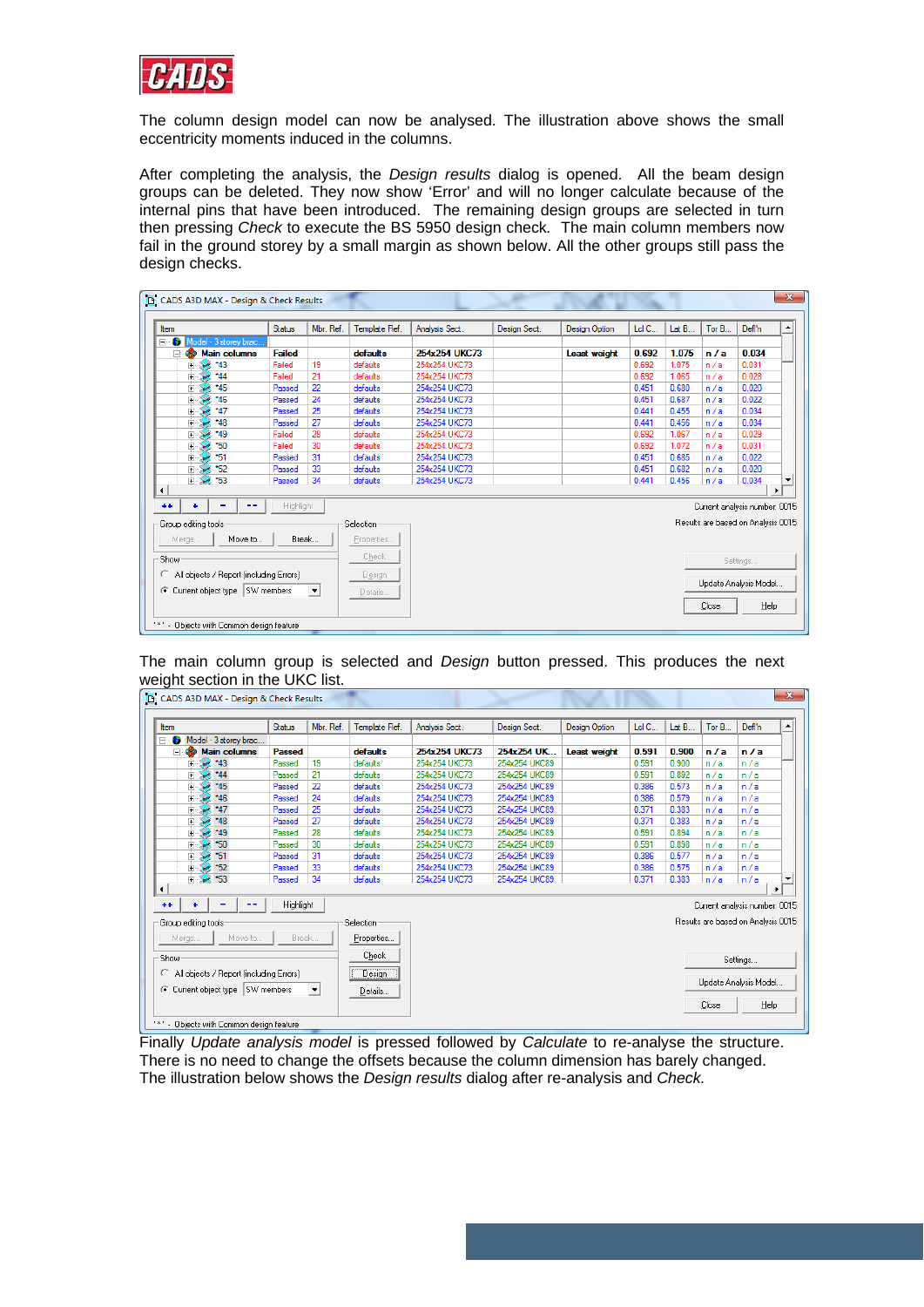

| Item                                                                        | <b>Status</b> | Mbr. Ref.                | Template Ref. | Analysis Sect. | Design Sect. | <b>Design Option</b>                                         | Ld C  | Lat $B$ | Tor B | Defl'n                         |
|-----------------------------------------------------------------------------|---------------|--------------------------|---------------|----------------|--------------|--------------------------------------------------------------|-------|---------|-------|--------------------------------|
| Model - 3 storey brac<br>Fŀ<br>G                                            |               |                          |               |                |              |                                                              |       |         |       |                                |
| æ.<br><b>Main columns</b><br>⊟                                              | Passed        |                          | defaults      | 254x254 UKC89  |              | Least weight                                                 | 0.591 | 0.903   | n/a   | 0.027                          |
| $*43$<br>Ė<br>w.                                                            | Passed        | 19                       | defaults      | 254x254 UKC89  |              |                                                              | 0.591 | 0.903   | n/a   | 0.026                          |
| 44<br>由                                                                     | Passed        | 21                       | defaults      | 254x254 UKC89  |              |                                                              | 0.591 | 0.892   | n/a   | 0.024                          |
| $*45$<br>由                                                                  | Passed        | 22                       | defaults      | 254x254 UKC89  |              |                                                              | 0.386 | 0.573   | n/a   | 0.016                          |
| $*46$<br>Ė                                                                  | Passed        | 24                       | defaults      | 254x254 UKC89  |              |                                                              | 0.386 | 0.581   | n/a   | 0.018                          |
| 47<br>由                                                                     | Passed        | 25                       | defaults      | 254x254 UKC89  |              |                                                              | 0.371 | 0.383   | n/a   | 0.027                          |
| $*48$<br>Ė                                                                  | Passed        | 27                       | defaults      | 254x254 UKC89  |              |                                                              | 0.371 | 0.384   | n/a   | 0.027                          |
| $-49$<br>审                                                                  | Passed        | 28                       | defaults      | 254x254 UKC89  |              |                                                              | 0.591 | 0.896   | n/a   | 0.024                          |
| 50<br>Ė                                                                     | Passed        | 30                       | defaults      | 254x254 UKC89  |              |                                                              | 0.591 | 0.899   | n/a   | 0.024                          |
| 51<br>Ė                                                                     | Passed        | 31                       | defaults      | 254x254 UKC89  |              |                                                              | 0.386 | 0.578   | n/a   | 0.017                          |
| *52<br>Ė                                                                    | Passed        | 33                       | defaults      | 254x254 UKC89  |              |                                                              | 0.386 | 0.576   | n/a   | 0.016                          |
| *53<br>中<br>-2<br>$\left  \cdot \right $                                    | Passed        | 34                       | defaults      | 254x254 UKC89  |              |                                                              | 0.371 | 0.383   | n/a   | 0.027<br>$\blacktriangleright$ |
| $+ +$<br>٠<br>--<br>Group editing tools                                     | Highlight     |                          | Selection     |                |              | Warning - Results are based on Analysis numbers 0015 to 0016 |       |         |       | Current analysis number: 0016  |
| Move to<br>Merge                                                            | Break         |                          | Properties    |                |              |                                                              |       |         |       |                                |
| Show                                                                        |               |                          | <b>Check</b>  |                |              |                                                              |       |         |       | Settings                       |
| All objects / Report (including Errors)<br>⊙ Current object type SW members |               | $\vert \mathbf{v} \vert$ | Design        |                |              |                                                              |       |         |       | Update Analysis Model          |
|                                                                             |               |                          | Details       |                |              |                                                              |       |         |       |                                |

This completes the design process for this frame in terms of sizing the members.

# **6.0 Primary and secondary beams**

Note that in the example discussed above, all the beams are directly supported by columns. In cases where there are secondary/primary beam grids, only the primary beam sub-member ends connecting to columns require to be modelled with offset pins.



The other ends should be fixed to maintain continuity of the sub-members making up the primary beam span. An example of the column design model for such a structure is shown above.

## **7.0 Hybrid frames**

As stated earlier it may be advantageous to have some beams which are of 'simple construction' and some which with end connections which are rigid or semi-rigid. The